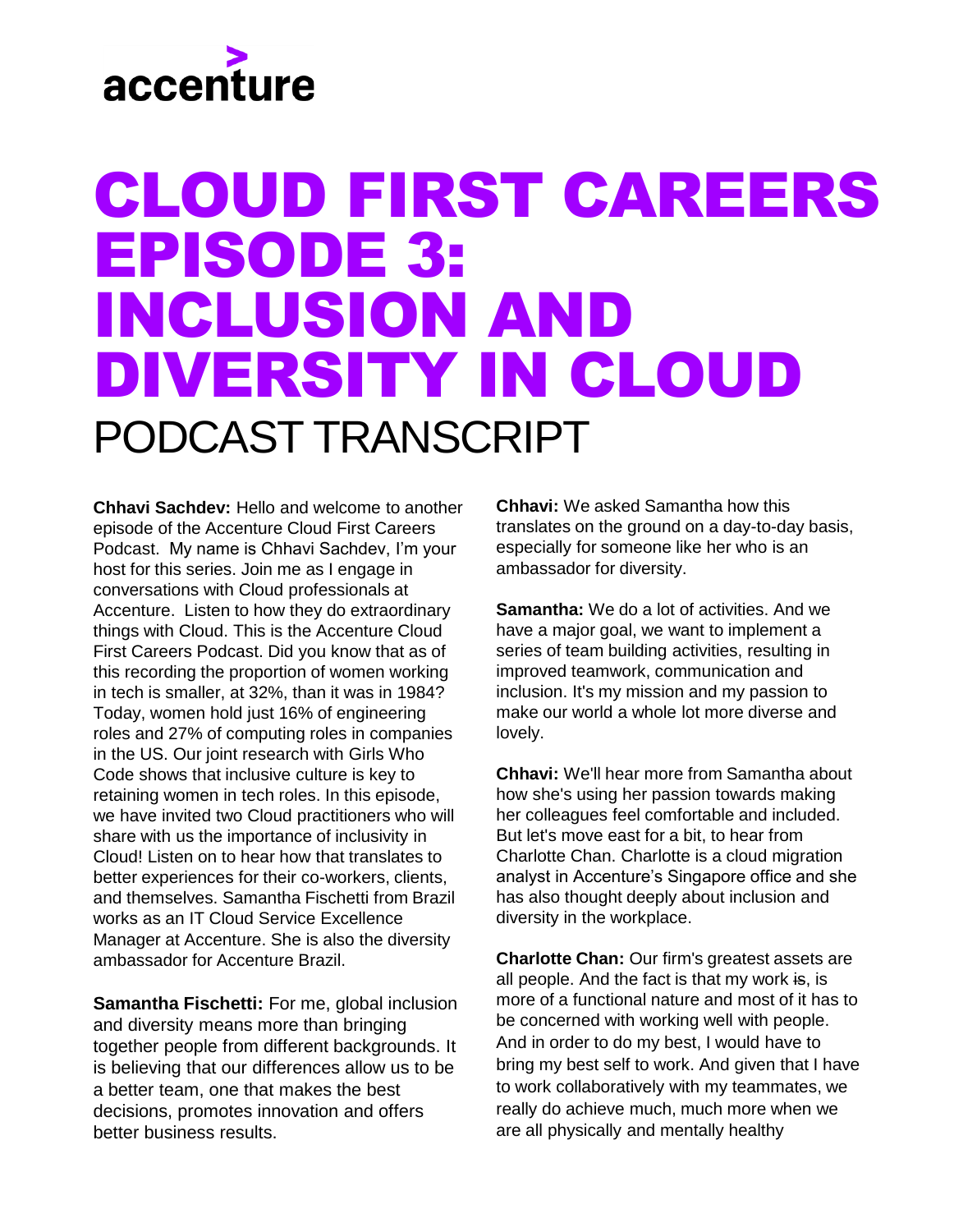**Charlotte:** and when everyone in a team has equal opportunities to make impact, and be heard, and be appreciated. As an Accenture employee, I recognize my privilege and ability to do what I can, in my own individual capacity to help shape a culture in the workplace that is enjoyable for all. Given that we spend up to 75% of our time working for the company, so why not try to make the 75% of our time, a highly enjoyable one.

**Chhavi:** Charlotte told us she realized the importance of having diverse teams as she worked on multiple projects over the years. The teams that included representation in terms of both gender and race made her most comfortable in bringing her whole self and best self to work.

**Charlotte:** One initiative that is really close to my heart that I have also spearheaded as a stakeholder partnership is that of 'I am remarkable' initiative by Google. It's formed by two marketing senior executives at Google, who really wanted to help raise awareness of the importance of self-promotion in the workplace, as well as in communities, especially for underrepresented groups, such as women, because of the negative connotations that usually comes when we want to self-promote

**Chhavi:** No one wants to work with an individual who is not a team player, but self-promotion does not mean self-aggrandizing. Charlotte explains how this initiative changed her viewpoint.

**Charlotte:** And I thought that self-promotion is a really critical skill set in the workplace, especially now of the fact that the job market is so competitive. It's no longer just about communicating facts on what you can do.

But it's more of how you can shape and create a story that represents you, and hence, what that story can bring to the firm in terms of value. I decided to bring in this workshop to Accenture. And what I did was work really closely with some of the awesome Google partners here in Singapore, to organize a workshop for Accenture ladies to attend as 'I am remarkable' participants. We had really positive responses out of that, we were able to organize a joint workshop to train the first seven extension ladies to be "I am remarkable" facilitators, so that we can build this initiative from the ground up.

**Chhavi:** Subsequently, Charlotte has gone to facilitate many more workshops that calls for more women to sit at the table and fight for opportunities to which they are entitled.

**Charlotte:** A lot of these ladies who attend the workshop, who really felt a power to start selfpromoting. And we did conduct a survey to observe how the skill set of self-promotion has helped them in their recent Performance Achievements. And what we found is that majority of them, were able to find value in such a skill set in order to be better positioned for Performance Achievements.

**Chhavi**: The response has been encouraging, she says, but change has not happened overnight. In fact, the process is ongoing.

**Charlotte:** And still, there are challenges in terms of what ladies are facing in terms of selfpromotion. But it takes a community of both women who are aware of such challenges as well as a community of males in our environment to be supporters and to step up for us whenever they observe inequalities or unconscious biases happening in the workplace.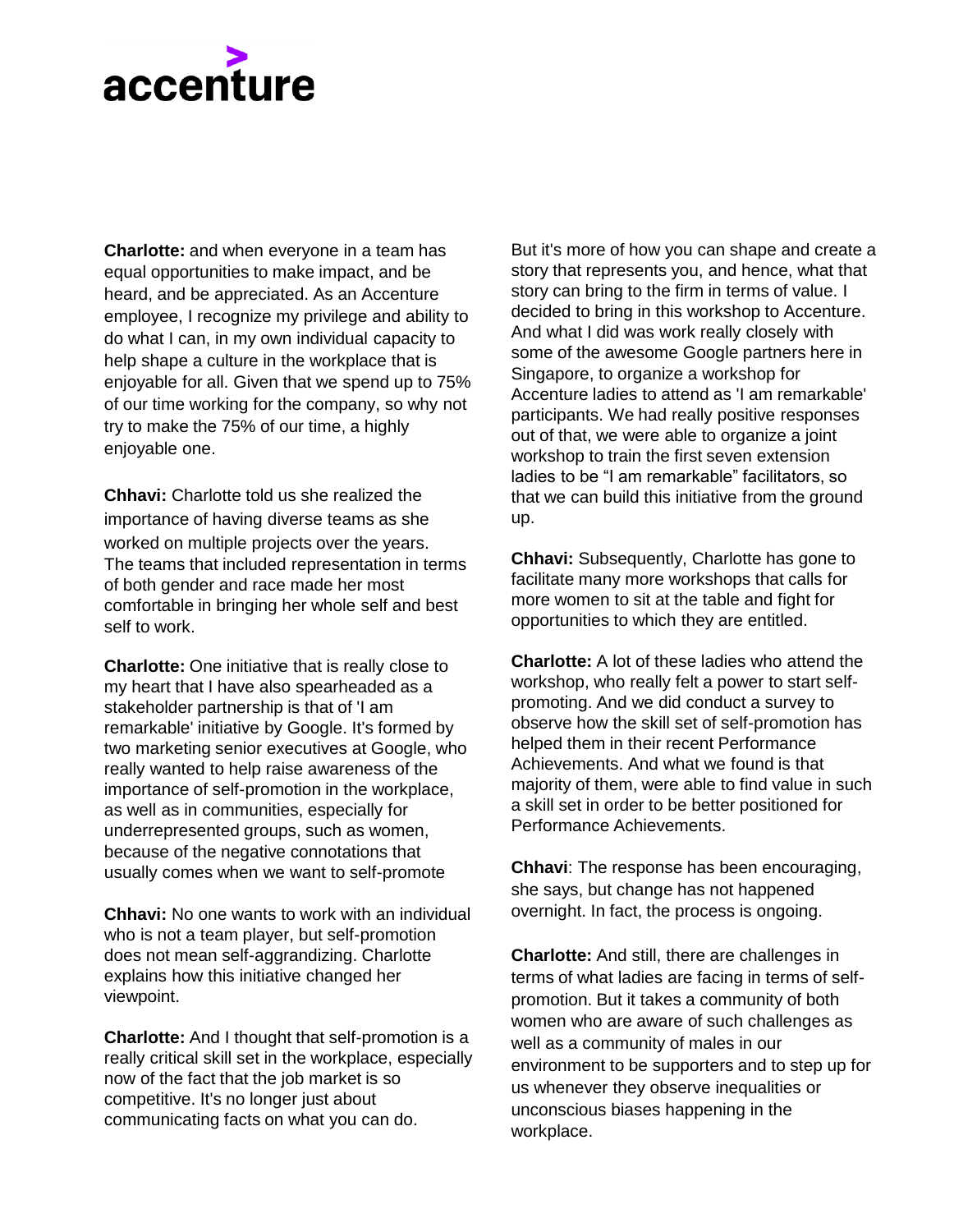**Chhavi:** Unconscious bias is a big issue especially at the recruitment stage. Samantha can relate. She recalls when she was interviewing for a job at the age of 20 — she was asked questions about her clothes, and whether or not she wanted to have a family, simply because she was a woman. The fact that the company asked about that rather than about her professional capabilities, and that too at such a young age, really stayed with her. Inclusivity of women in tech became a topic that is close to her heart. She knew she didn't want herself and other women to face this in their careers. This, she says, is why her alignment with Accenture was smooth.

**Samantha: Companies simply cannot succeed** unless they make gender diversity, an organization wide initiative and the men to take part. Creating true gender parity requires participation by everyone. It requires a change in mindset. And we need courage and participation with a lot of collaboration.

**Chhavi:** She's happy she's in the right place because Accenture has a variety of programs focused on workplace inclusion, diversity and creating awareness around them. Samantha explains.

**Samantha:** Here in our program, we have women and men. And always you can see our social media's posts is about inclusion and diversity. For me, first things first, if you want your place to be inclusive, you need to lead by example. And put both your assumptions and stereotypes aside to support and celebrate your employee's difference.

**Samantha:** And I have three principal steps. And I really want to follow them always. The first is, is speak about inclusion. The second for me it's make sure everyone's safe. And the last one is to make sure everyone has the best place to work.

**Chhavi:** At Accenture, she tries to drive conversation around gender diversity and equality through different programs both internally and on social media.

**Samantha:** Gender equity is one of our priorities here at Accenture. We are sure that diversity unlocks innovation, defines the growth of the workforce, and consequently of the companies expand and open new markets. With that in mind, we need diversity programs to show who our women are, how they complement each other with this cloud world. And how we can combine skills and knowledge to chart a path towards a future with more equity and acceptance. And here I really promote gender equality through actions, promote Accenture to be more attractive in social medias with impactful content inside the company and outside the company.

**Chhavi:** Studies have shown that having an inclusive culture at the workplace leads to a positive impact on the company's bottom line. One specific study on diversity and inclusion at the workplace from Accenture found if people feel a sense of belonging and are valued by their employers for their unique contributions, perspectives and circumstances, they are empowered to innovate more. Charlotte also finds joy and satisfaction in the fact that apart from helping clients with Cloud migration, she is able to make a difference within Accenture by empowering herself and her colleagues.